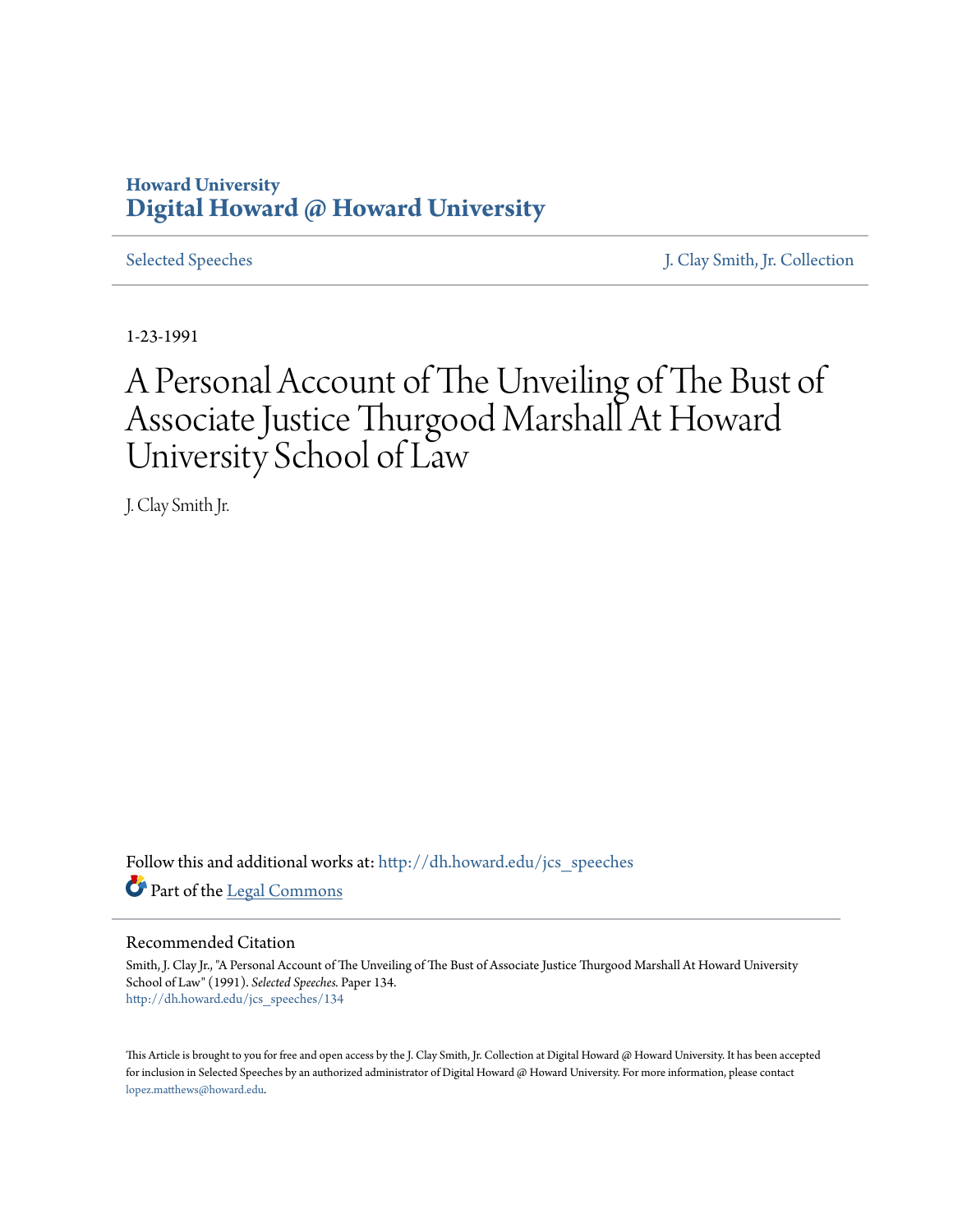## A Personal Account of The Unveiling of The Bust of Associate Justice Thurgood Marshall At Howard University school of Law: January 23, 1991

By J. Clay Smith, Jr. Professor of Law

It is minutes after Unveiling of The bust of Thurgood Marshall and these words flow: Today was an historic day in the history of the Howard University School of Law. First, the Class of 1991 presented The Law School with a life-size bust of Associate Justice Thurgood Marshall in the James A. Cobb Moot Court Room. Second, Justice Marshall, was present to witness the unveiling. Third, five other Associate Justices of the United States Supreme were present 'to witness the unveiling, also: Justice Harry Blackmun, Sandra Day O·Connor, Byron White, Anthony Kennedy and David Souter. This is the largest number of Justices who have simultaneously parted the close of Howard University School of Law since 1869, the year the law school opened. Howard may now be the only law school in America to have six sitting Justices of the U.s. Supreme Court ever to participate in an event.

ţ

The program was was inspirational. This was a student's program.. The law students in the Class on 1991 collected the money from their class during 1990 to commission The Marshall Bust. They received the consent from Justice Marshall to have the bust done. They selected the artist: Dr. Randolph Craig, of the University of Maryland Art Department, a black artist, who also created the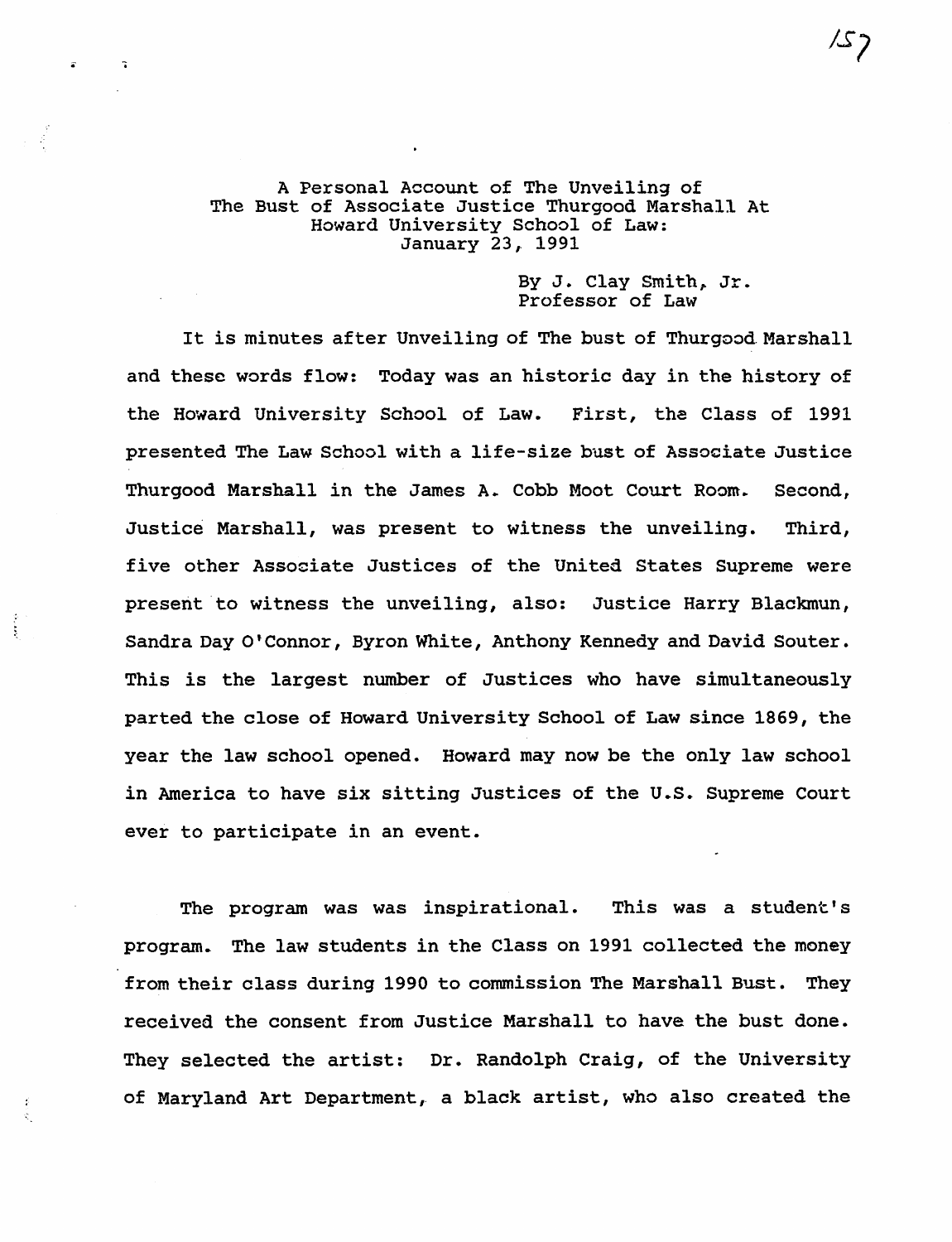bust of Charles Hamilton Houston in 1985. That bust also was funded by law students, the Class of 1985.

 $\frac{\sqrt{2}}{2}$ 

The centerpiece of the program was the remarks of Judge William Benson Bryant, who spoke eloquently of Thurgood Marshall's challenge to dismantle segregation. He said, however, that he was glad that the University of Maryland had rejected Marshall's application to attend its law school in the late 1920's, allowing him to attend Howard. It was Howard's gain and Maryland's lost. Judge Bryant, looking at the Justices and speaking deliberately, said that Thurgood Marshall had been a "trouble maker" for Justice, and that "trouble makers for Justice" would continue to follow in Justice Marshall's footsteps.

After the unveiling, Justice Marshall addressed the audience His message was bleak. He described the retrenchment of the Nation in the area of civil rights. It was almost scary-for he said in so many words-that the system was closing down on "Negroes." He told a few stories about a man some years ago who have said that if he died, if their was re-incarnation that he wanted to come back as a white man because of the discrimination in America. Marshall said that this statement bothered him and inspired him to fight for equality so this sort of psychology among blacks would be reversed.

The student participants were excellent. Each of them were articulate and wonderfully informed, particularly Patricia Hunter,

2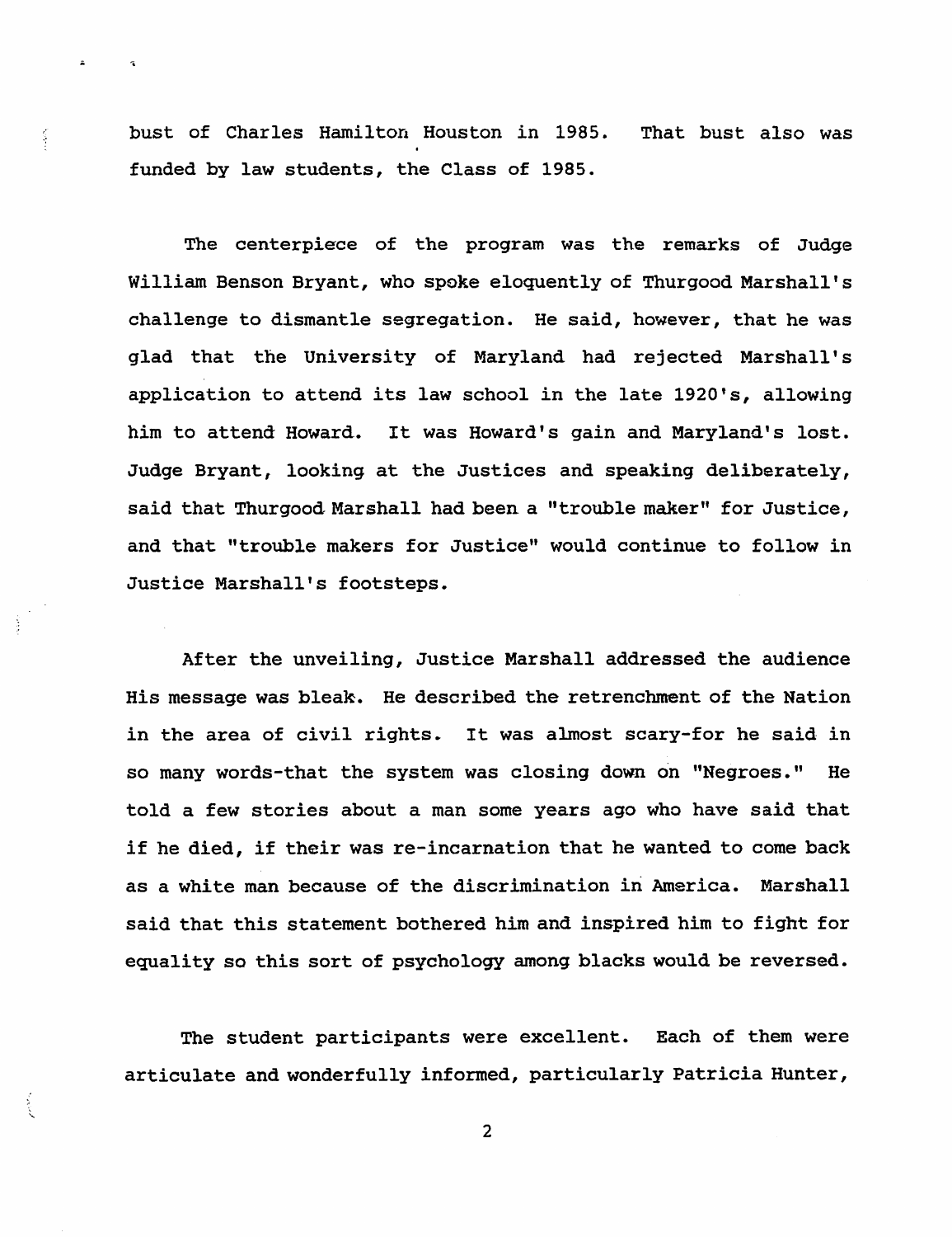The Class President and Norman o. Hemming, III, the President of the Student Bar Association.

As relates to my own experience I must say: Justice Marshall hollered at me on two occasions. First of all, the Justice has difficulty standing. I offered him a chair after the ceremony ended so that a group photograph could be taken. Justice Marshall's vanity caused him to shout, "NO!" It was audible throughout the Moot Court Room. So angry was the Justice that he incidently broke his cane when he thumped it on the floor. I was taken back, but immediately realized that I had made a terrible mistake in trying to help Justice Marshall. I had stepped inadvertently on his vanity. I will at least go down *in* history as perhaps one of the few Americans that angered a Justice of U.S. Supreme court enough for him to break his cane. What a moment! The cane, broken in two parts was quickly picked up by Justice Marshall's body escorts. I think only a few people in the front of the moot court room saw and heard what happened. A few of the Justices did, however, but seem to pay no mind. One of the Justice's sons, who had observed the incident, quietly apologized to me.

The new Dean of Howard's Law School Henry Ramsey, Jr. was present, also. This event was his first truly public appearance as our new dean. He too, spoke eloquently about justice and equality when he opened that program and welcomed 400 people in the

3